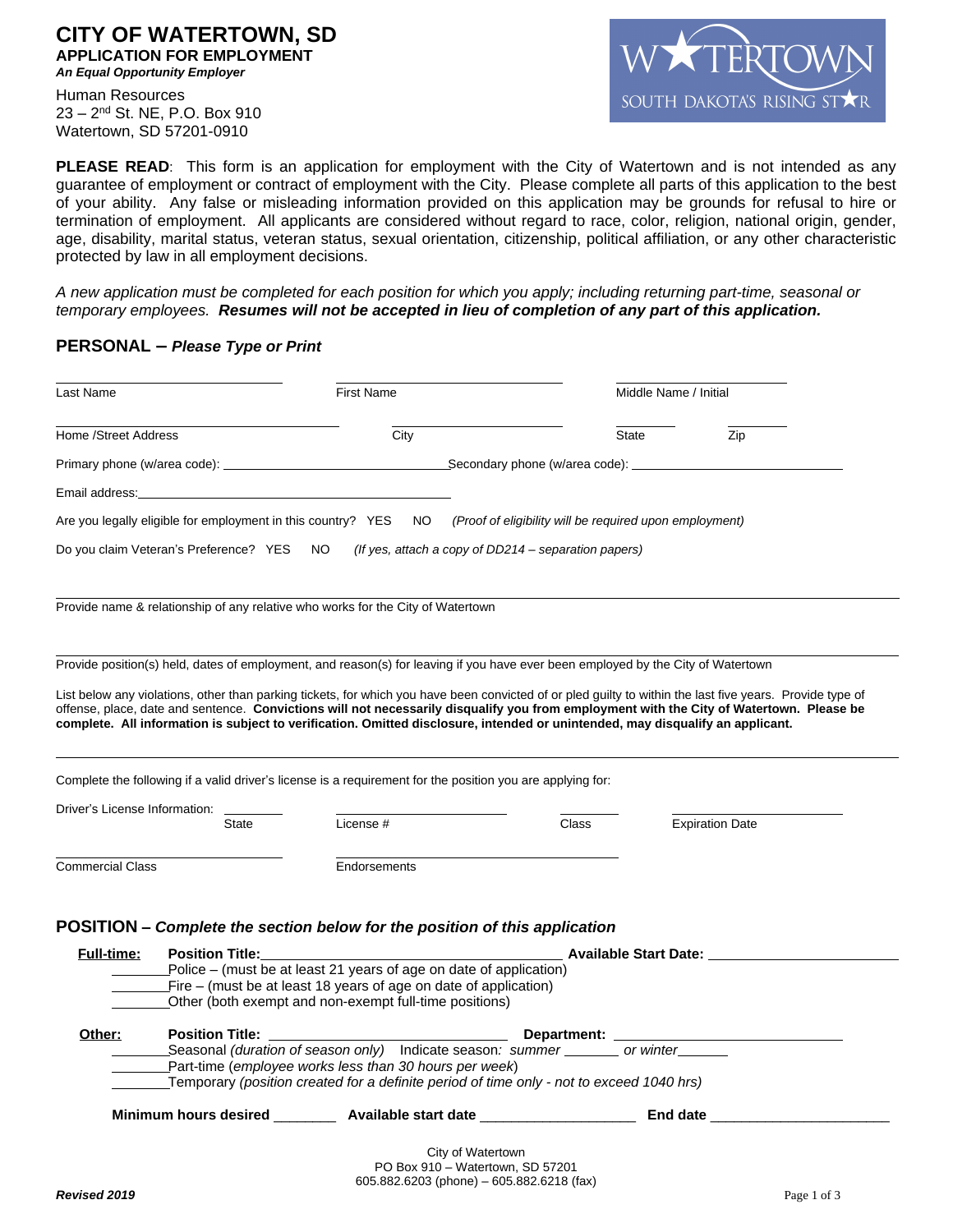## **EDUCATION AND TRAINING**

| School                       | Name of School / Issuing Agency -<br>City & State | Did You<br>Graduate/<br><b>GED</b><br>(Yes / No) | Degree Received<br>or<br>Years/Hours<br>Completed | Major & Minor Fields of Study                               |
|------------------------------|---------------------------------------------------|--------------------------------------------------|---------------------------------------------------|-------------------------------------------------------------|
| High School<br>or equivalent |                                                   |                                                  |                                                   | (No need to complete this area of study<br>for high school) |
| Vocational<br>Technical      |                                                   |                                                  |                                                   |                                                             |
| College /<br>University      |                                                   |                                                  |                                                   |                                                             |
| Other                        |                                                   |                                                  |                                                   |                                                             |

# **LICENSE OR CERTIFICATES**

| License or Certificate | <b>Issuing State</b> | License or Certificate No. | Expiration Date (if applicable) |
|------------------------|----------------------|----------------------------|---------------------------------|
|                        |                      |                            |                                 |
|                        |                      |                            |                                 |
|                        |                      |                            |                                 |

# **EMPLOYMENT RECORD**

**Beginning with your current or most recent employment**, provide complete information. Use additional paper if necessary.

| Employer / Company                                                                                            |                              | Address                   |                                                        |
|---------------------------------------------------------------------------------------------------------------|------------------------------|---------------------------|--------------------------------------------------------|
| Phone                                                                                                         | Supervisor                   |                           | Reason for Leaving                                     |
| Dates of Employment<br>From (Mo/Yr)<br>To (Mo/Yr)                                                             |                              | <b>Ending Wage/Salary</b> | May we contact this employer? If NO,<br>please explain |
| <b>Position Title</b>                                                                                         | List Duties/Responsibilities |                           |                                                        |
| If you had supervisory responsibilities,<br>please indicate how many individuals<br>you supervised:<br>or N/A |                              |                           |                                                        |

| Employer / Company                                                                                            |            | Address                   |                    |
|---------------------------------------------------------------------------------------------------------------|------------|---------------------------|--------------------|
| Phone                                                                                                         | Supervisor |                           | Reason for Leaving |
| Dates of Employment<br>From (Mo/Yr)<br>To (Mo/Yr)                                                             |            | <b>Ending Wage/Salary</b> |                    |
| <b>Position Title</b><br>List Duties/Responsibilities                                                         |            |                           |                    |
| If you had supervisory responsibilities,<br>please indicate how many individuals<br>you supervised:<br>or N/A |            |                           |                    |

| Employer / Company                                                                                            |            | Address            |                    |
|---------------------------------------------------------------------------------------------------------------|------------|--------------------|--------------------|
| Phone                                                                                                         | Supervisor |                    | Reason for Leaving |
| Dates of Employment<br>From (Mo/Yr)<br>To (Mo/Yr)                                                             |            | Ending Wage/Salary |                    |
| <b>Position Title</b><br>List Duties/Responsibilities                                                         |            |                    |                    |
| If you had supervisory responsibilities,<br>please indicate how many individuals<br>you supervised:<br>or N/A |            |                    |                    |